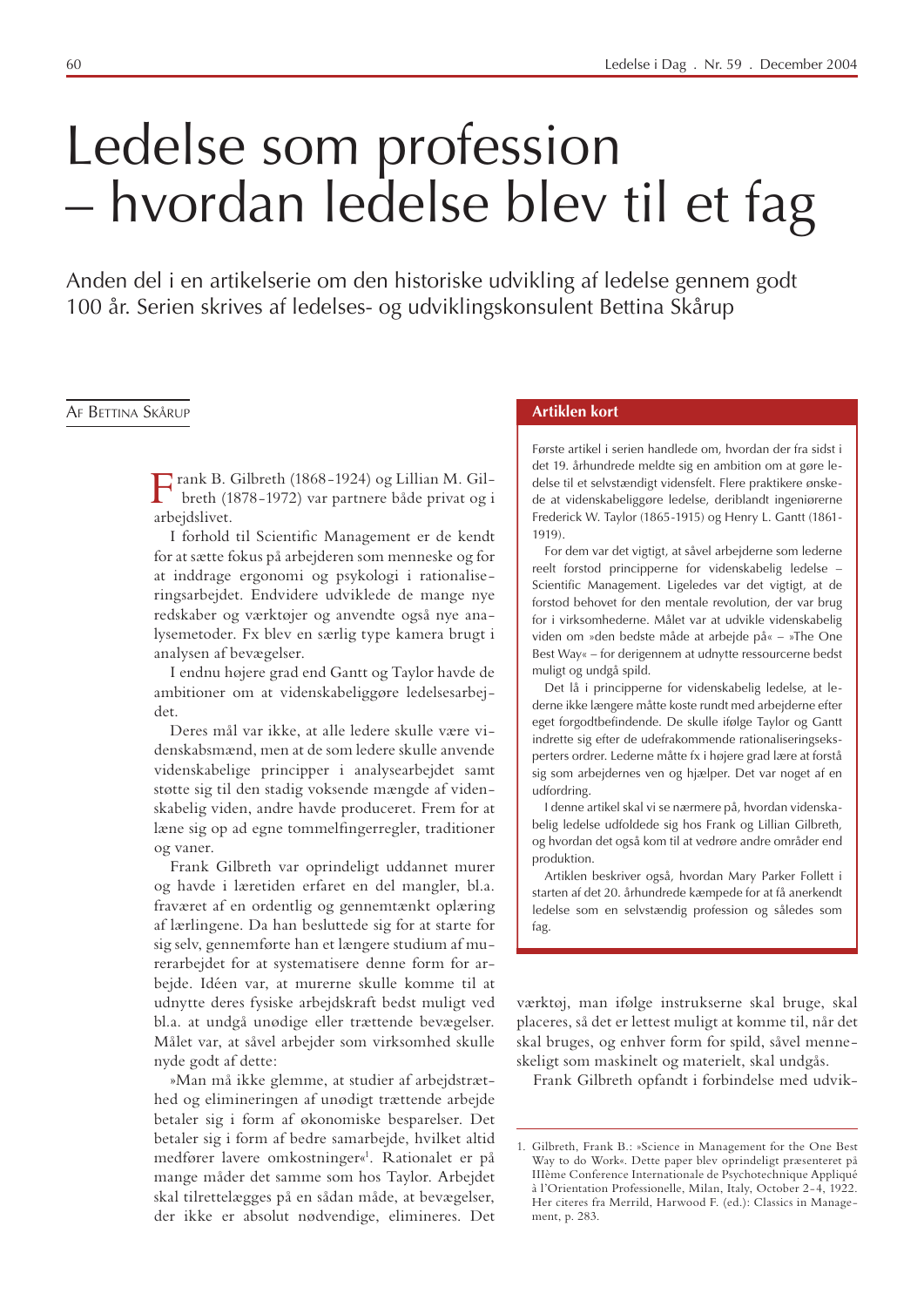lingen af Systematisk Murerarbejde fx et stillads, der løbende kunne justeres, hvorved murerne hele tiden stod i den rigtige stilling, i forhold til hvor høj muren blev. Det samlede resultat af disse arbejdsstudier var, at antallet af bevægelser blev reduceret fra 18½ til 4. Den enkelte arbejder kunne derved øge sit output fra 1.000 til 2.700 lagte mursten pr. dag<sup>2</sup>.

## Energibesparende foranstaltninger

Et af Frank og Lillian Gilbreths mål var at udvikle redskaber og maskiner, der kunne være med til at spare energi hos arbejderne. De havde således en ekstra opmærksomhed på bevægelser (motions) og træthed/udmattelse (fatigue) i deres undersøgelser.

Målet for dem var ikke primært at undgå spild for at øge output. Deres interesse i at udvikle diverse energibesparende foranstaltninger skyldtes i højere grad, at de fandt det uhensigtsmæssigt, at arbejderne skulle arbejde på måder, der trættede dem unødven-

» lo mere man kunne komme til at kende og forstå arbejderen, jo lykkeligere kunne man sandsynligvis gøre ham«

> digt meget. De bad derfor ofte arbejderne selv om hjælp til at finde frem til »Den bedste måde at arbejde på«. De anså det som værende lige så meget i arbejdernes interesse at finde frem til arbejdsmetoder, der på den ene side fik dem til ikke at overanstrenge sig og på den anden side forbedrede såvel arbejdets kvantitet som dets kvalitet.

> Målet var i lige så høj grad at hjælpe arbejderne som at hjælpe den ledelse, der havde ansat dem, hvilket bl.a. skete via en større opmærksomhed på de psykiske aspekter:

> »Frank mente altid ... at den menneskelige faktor var det vigtigste i enhver arbejdssituation ... Jo mere man kunne komme til at kende og forstå arbejderen, jo lykkeligere kunne man sandsynligvis gøre ham ... Han følte altid, at de lykkelige minutter var dem, vi alle var interesserede i«<sup>3</sup>.

> For at mindske risikoen for arbejdsskader udviklede Frank og Lillian Gilbreth også et utal af instrumenter og nye typer af værktøj<sup>4</sup>. De udviklede også en ny arbejdsstol, der i sig selv øgede output med 18 %. Den gjorde samtidig, at arbejderne kunne undgå dårlige arbejdsstillinger og derved gå mindre trætte fra arbejde.

> Ligeledes forsøgte de sig med at udvikle en skrivemaskine, der tog højde for, hvilke taster der blev

brugt mest, i forhold til hvilke fingre der havde flest kræfter. Denne maskine slog dog ikke igennem, men idéen bag den ligger i direkte forlængelse af deres interesse i at fjerne unødig brug af energi. Man kan sige, at med Frank og Lillian Gilbreth blev Scientific Management generaliseret. Den rationalitet, vidensfeltet repræsenterede, bredte sig til snart sagt et hvilket som helst område af (arbejds-) livet.

# Revolutionerende opdagelser

Efter 1. Verdenskrig fik Frank og Lillian øje på, at krigsinvaliderne fortsat fint kunne bruges i produktionen. Man skulle blot udvikle redskaber og maskiner, der passede til dem. Deres arbejdskraft ville jo ellers bare gå til spilde. Samtidig kunne man også hjælpe denne gruppe mennesker til et værdigt liv. og man kunne således slå to fluer med et smæk.

Et fænomen som »synsmæssig træthed« fandt de også relevant at undersøge, da det blev anset som ineffektivt og udmattende, hvis arbejderne skulle bruge tid på at lede efter de redskaber, de skulle bruge. Frank Gilbreth studerede i denne forbindelse også andre faggrupper, deriblandt operationslæger, og erfarede, at de netop ofte brugte mere tid på at lede efter deres instrumenter end på operationerne selv. Efter nærstudier af deres arbejdsrutiner udviklede han en ny praksis til dem. I stedet for at lægerne selv skulle lede efter instrumenterne, skulle de assisterende sygeplejersker holde styr på dem, som vi fortsat kender det i dag.

Frank Gilbreth var endvidere involveret i at effektivisere militæret. Dels foretog han detailstudier af, hvordan soldater samlede våben, for at lære dem at gøre det så hurtigt og effektivt som muligt. Dels analyserede han baseball-spillere med det formål at udvikle en ny viden, der kunne lære soldater at kaste håndgranater så hurtigt, præcist og effektivt som muligt.

En af Frank Gilbreths mange revolutionerende idéer var, at man kunne anvende filmoptagelser motion pictures - til at studere bevægelser, da dette

<sup>2.</sup> Wren, D.: The Evolution of Management Thought, 4. udgave. N.Y. 1994, p. 145.

<sup>3.</sup> Gilbreth, Lillian M., fra filmen: The Original Films of Frank B. Gilbreth - The Quest of the One Best Way - Presented by James S. Perkins in collaboration with Dr. Ralph M. Barnes. Commentary by Dr. Lillian M. Gilbreth and James S. Perkins. Iowa State University 1968. Filmen har jeg haft lejlighed til at se under et forskningsophold ved The Bass Collection, Business History Library, University of Oklahoma. Grundet kvaliteten var det desværre ikke muligt at høre samtlige detaljer.

<sup>4.</sup> I filmen The Original Films of Frank B. Gilbreth - The Quest of the One Best Way (op.cit.) vises fx, hvordan opfindelsen af en lille metalslæde kunne afværge arbejdsskader blandt arbejdere, der flækkede mandler på langs. Frem for at arbejderne holdt mandlerne mellem fingrene, kunne dette instrument både øge produktiviteten og sikre, at de ikke fik fingrene i maskineriet.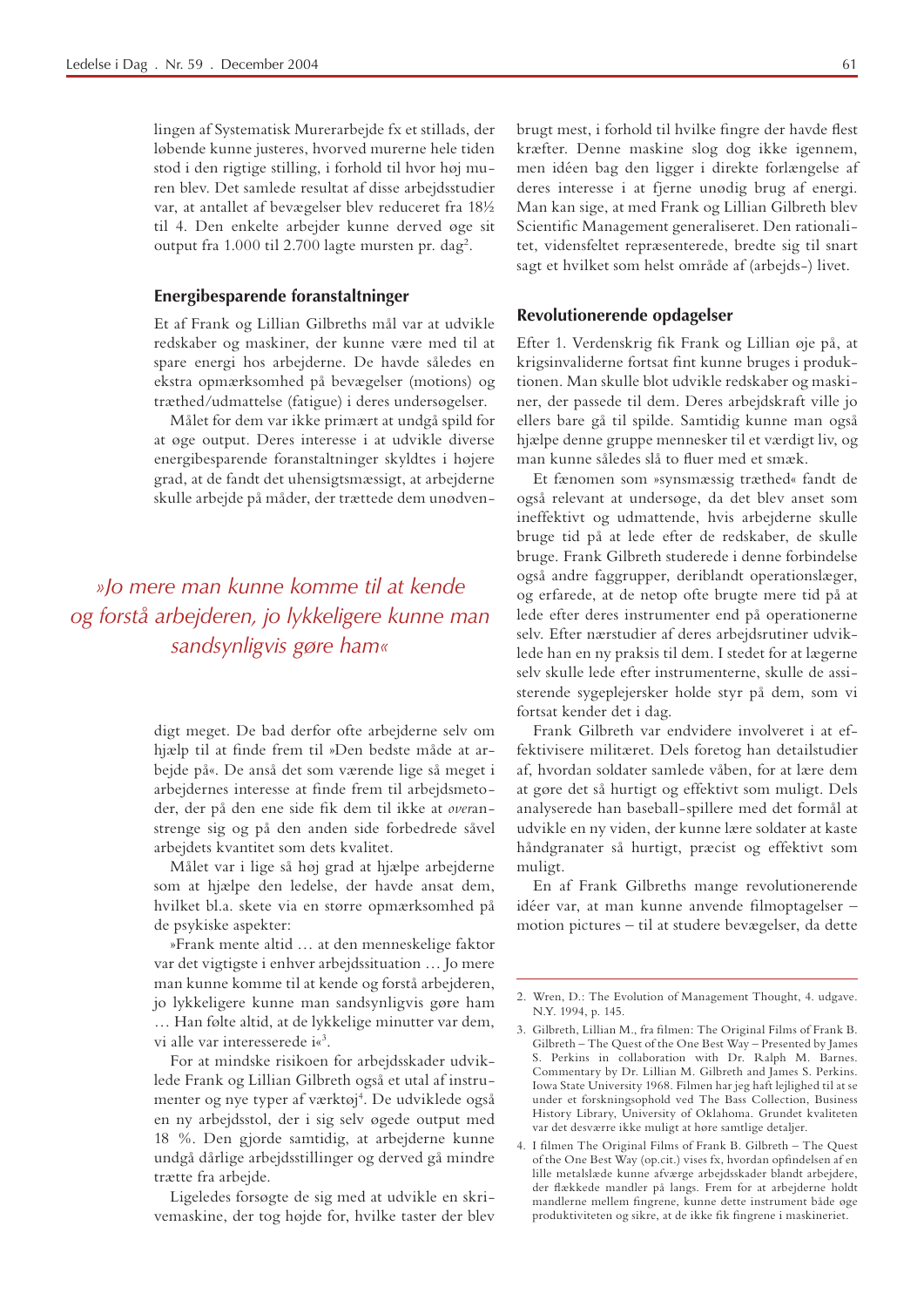muliggjorde videnskabelige analyser af, hvordan en arbejder faktisk bevæger sig.

Da mange bevægelser i industrien går meget hurtigt, havde han erfaret, at det kunne være svært at følge bevægelserne »med et uhjulpet øje«<sup>5</sup>. Han opfandt derfor et instrument, han kaldte for en cronocyclegraph. Den fungerede ved, at arbejderen fik sat lysdioder på hånden, fingrene eller armen, hvorefter bevægelserne blev filmet i mørke.

Frank Gilbreth udviklede derefter en tredimensional model, der både kunne bruges til at analysere, hvor der evt. var overflødige bevægelser, og samtidig anvendes til at instruere nye arbejdere i, hvordan deres konkrete opgave skulle udføres.

Cronocyclegraphen bidrog i endnu højere grad end almindelig film til at optimere produktionen, da »mere end en mils håndbevægelser blev elimineret«, som det kom til at hedde sig i forbindelse med gennemførelse af et af de videnskabelige eksperimen $ter<sup>6</sup>$ 

Scientific Management breder sig ikke blot til andre arbejdsområder med Frank og Lillian Gilbreth, men også til det administrative niveau i virksomheden.

Lige så vigtigt det ansås at tilrettelægge produktionen i henhold til forudgående videnskabelige undersøgelser, lige så vigtigt var det at gå videnskabeligt til værks, når de administrative procedurer skulle organiseres.

»Kontorarbejde og alle andre slags mentalt arbejde kan gøres mere effektivt og er underlagt de samme love som håndens arbejde«<sup>7</sup> hedder det i en overskrift i en af de artikler, hvor Frank Gilbreth diskuterer grundlaget for at anvende videnskaben i forhold til ledelsen selv. På samme måde som det var muligt at undgå spild i produktionen, var det muligt at tilrettelægge de administrative procedurer, så man altid vidste, hvor ethvert dokument var, og så alle ansatte hele tiden havde noget at lave.

Gilbreth erfarede via sine analyser, at studiet af kontorarbejde og administration faktisk fulgte helt de samme principper som studiet af arbejderne i en produktion. Det drejede sig ligeledes om at analysere, planlægge, gennemføre bevægelsesstudier og udmattelsesstudier, om at eliminere spild, standardisere og øge output samt om ledelse og kontrol<sup>8</sup>.

Man kan sige, at målet var at undgå friktion i administrationen og i selve planlægningsarbejdet. Heller ikke her måtte de ansatte spilde tid på at lede eller vente, heller ikke her måtte der gå ressourcer til spilde, ligesom der heller ikke måtte danne sig flaskehalse.

## Automatiske målinger

Frank Gilbreth var også med til at indføre nogle nye administrative procedurer i produktionen, der bl.a.

skulle sikre, at man centralt kunne holde øje med forbrug af materiale, kvalitet, tidsforbrug og omkostninger. Målet var at udarbejde en regulær opgørelse over en fabriks eksisterende »tilstand«. Derigennem kunne man diagnosticere, hvor der skulle sættes ind med spare- eller effektiviseringsforanstaltninger, så forbruget af ressourcer kunne blive sat ned. Sådanne overordnede analyser ville, ifølge Gilbreth, siden hen også kunne bruges til at estimere fremtidigt forbrug og forventninger til produktivitetsniveauet<sup>9</sup>.

Gilbreth fandt på at lade en opgaveseddel følge hvert »produkt« rundt i produktionen. På en og samme tid ville planlæggeren så både kunne instruere arbejderne i dagens ordrer og lade arbejderne (eller deres overordnede) anføre materiale- og tidsforbrug mv. på varens vedhæftede seddel. På den måde blev det muligt for planlæggeren at se, om ordrerne nu også var blevet udført i henhold til de på forhånd fastsatte normer.

Gilbreth - eller andre planlæggere - behøvede således ikke selv at inspicere hver enkelt arbejder, da de via dette nye system fik adgang til de informationer, de havde brug for til den overordnede planlægning<sup>10</sup>. Målet var netop at automatisere procedurerne for hvert enkelt led i arbejdsprocessen, så kontrollen af, om arbejdet også var udført, og om det var gjort tilfredsstillende, blev lettere.

Som en lille anekdote kan det nævnes, at det ikke kun var professionelt, men også privat, at Frank og Lillian Gilbreth praktiserede Scientific Management. For at holde styr på deres egen børneflok - et helt dusin – installerede faderen bl.a. et proces- og arbejdsskema på badeværelset, hvor hvert enkelt barn hver morgen skulle markere, om han eller hun havde børstet sine tænder, taget bad, redt seng og redt håret, samt endvidere hver aften skulle veje sig, notere dette i et skema, notere, om han/hun havde læst sine lektier, vasket hænder og ansigt, samt igen markere, om tænderne var børstet og håret redt<sup>11</sup>.

# Videnskaben om at lede – anno 1924

Frank og Lillian Gilbreth havde en øget videnskabelig ambition, og målet var derfor i stigende grad at

- 6. Jf. filmen: The Original Films of Frank B. Gilbreth The Quest of the One Best Way, Perkins (1968).
- 7. Gilbreth, F. (1922), p. 272.
- 8. Op.cit. p. 272.
- 9. Op.cit. pp. 256-257.
- 10. Price, Brian C.: One best way: Frank and Lillian Gilbreth's tranformation of scientific management, 1885-1940, Purdue University 1987, p. 25.
- 11. Gilbreth Jf., Frank and Carey, Ernestine Gilbreth: Cheaper by the Dozen, Thomas Y. Crowell Company, New York 1949, 21st printing, p. 2.

<sup>5.</sup> Jf. Wren (1994), p. 146.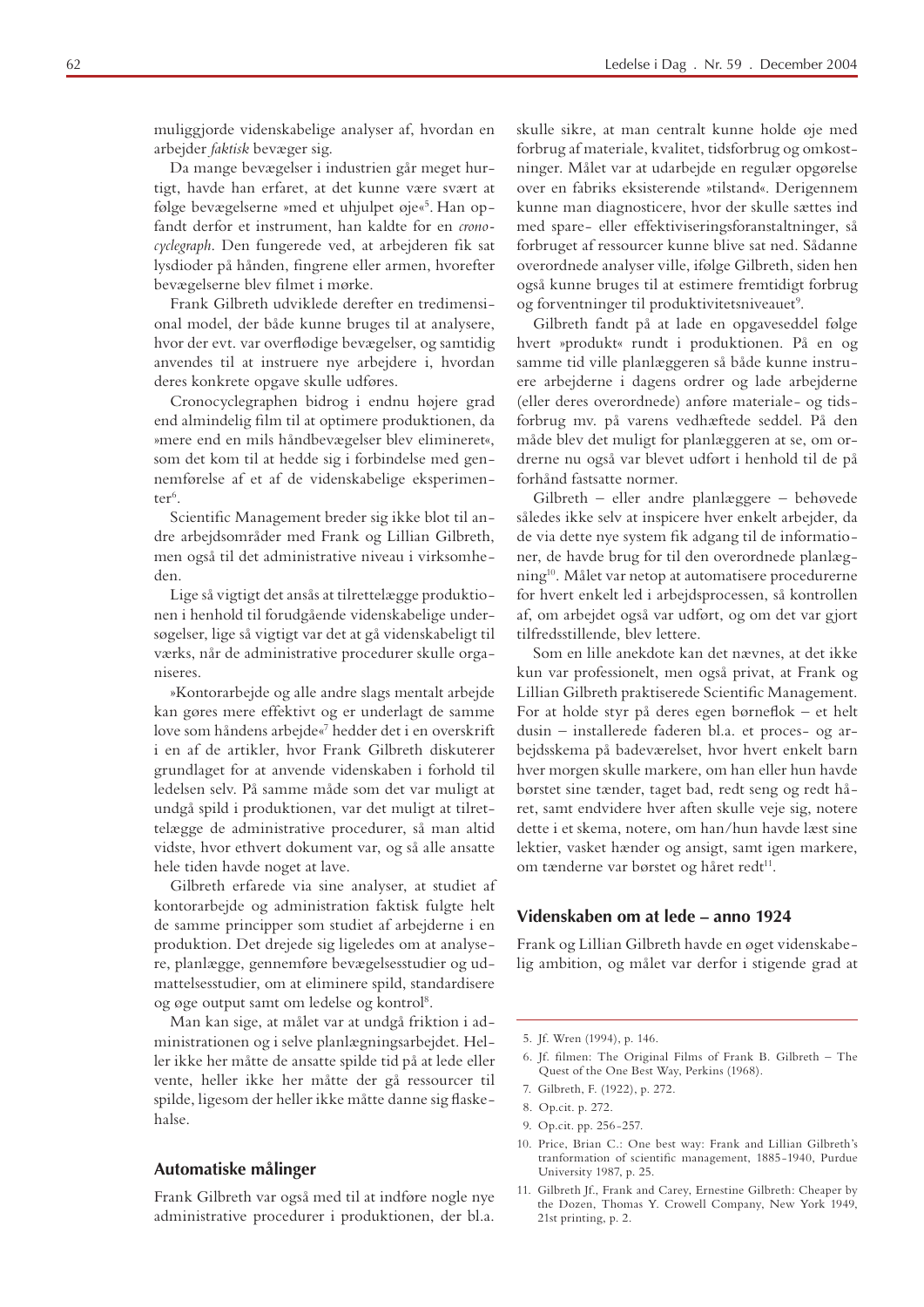skabe videnskabelig dokumentation, når »Den bedste måde at arbejde på« skulle findes. »Scientific Management« – videnskabelig ledelse – blev hos dem således skærpet til mere præcist at hedde »The Science of Management« - videnskaben om at  $lede<sup>12</sup>$ .

Både Frank og Lillian Gilbreth mente i endnu højere grad end Taylor, at der var behov for at standardisere, eksperimentere og analysere industriens problemer. Dette ville kunne give praksis et legitimt grundlag og muliggøre opbygningen af en mere professionel base for managementrådgivning og ledelse som sådan.

Tesen hos dem var, at ethvert problem og ethvert stykke arbejde måtte kunne opdeles i mindre enheder, og at man derigennem kunne finde frem til mindsteenheden/mindstebevægelsen - faktorer, de kaldte for Therbligs (deres navn stavet bagfra).

Målet var at finde frem til, hvor meget de enkelte arbejdsprocesser kunne inddeles, for derefter at have et udgangspunkt for kalkulerne:

»Superstandardiseringen af alting, alle redskaber, alle praksisser, alle processer ned til den mest ubetydelige underenhed er nødvendig for at skabe den størst mulige effektivitet«<sup>13</sup> – som en af overskrifterne forklarer.

For at kunne effektivisere måtte man først skabe sig et overblik over, hvilke elementer og bevægelser der var nødvendige, og hvilke der kunne fjernes, for så på ny at redesigne maskiner, processer og redskaber i henhold hertil<sup>14</sup>.

Grundlæggende var der stor lighed i målsætningen mellem, hvad Taylor gjorde, og hvad Frank og Lillian Gilbreth gjorde. De arbejdede på at fjerne overflødige bevægelser i arbejdet med henblik på at reducere den mængde kraft - energi - der skulle bruges, for derigennem af forbedre produktiviteten. Taylor kredsede om »tidsstudier«, mens Frank og Lillian Gilbreth kredsede om »bevægelsesstudier«, men fælles for dem var, at de tog tid på bevægelser. De tænkte inden for et perspektiv, der senere hen er kommet til at hedde en »win-win-situation«.

Rationalet hos Frank og Lillian Gilbreth var således også, at den nye måde at gå systematisk til værks på syntes at være både i arbejdernes interesse, da de blev mindre udmattede og fik flere »lykkelige minutter«, og i arbejdsgivernes interesse, da de fik større output for mindre input, færre ulykker, øget produktiviteten og mindsket det spild af ressourcer, der hidtil eksisterede.

# Videnskabelig ledelse i hjemmet

Lillian Gilbreth fortsatte efter Franks død i 1924 konsulent- og foredragsvirksomheden som rationaliseringsekspert i industrien. Selv var hun oprindeligt uddannet psykolog, hvilket satte sit præg på det nære samarbejde, hun havde - i hjemmet såvel som i arbejdslivet - med sin mand.

Det var bl.a. på grund af hendes engagement og indsigt, at tids- og bevægelsesstudierne også kom til at dreje sig om at forstå arbejderne som mennesker. Men det var også via bl.a. Lillian Gilbreth, at Scientific Management-feltet udviklede sig til et mere generaliseret vidensfelt, hvilket hendes bog om »Management i hjemmet« er et godt eksempel på<sup>15</sup>.

Bogen er direkte henvendt til husmoderen, der også skal lære, hvor megen energi der er at spare. På samme måde som ingeniøren på fabrikken skal hun forstå nødvendigheden af at tilrettelægge sit arbejde rationelt og hensigtsmæssigt. Hun skal lære at økonomisere med de ressourcer – penge, tid og energi - hun har til sin rådighed. Hun skal lære at prioritere, hvad der skal gøres hvornår, og lære, at det betaler sig at holde pauser. Også her er der fokus på det ergonomiske, da det også for husmoderen gælder, at hun skal lære at bruge sin krop rigtigt og således undgå at overanstrenge sig.

# »Alle folk har en begrænset mængde energi«

Ifølge Lillian Gilbreth er det vigtigt, at husmoderen, som ansvarlig for hjemmet, både lærer at opstille mål for, hvad hun gerne vil opnå, og lærer at budgettere med de penge, den tid og den energi, hun har til rådighed.

I afsnittet om at »budgettere energi« beskriver Lillian fx, hvordan en viden om forbruget af kalorier skal lære husmoderen at økonomisere med sine  $kr$ rnfter

»Alle folk har en begrænset mængde energi, og vores erfaringer lærer hver af os, hvor grænsen er, og hvordan vi undgår at gå over den«<sup>16</sup>.

Det er væsentligt at holde styr på sine ressourcer, så derfor anbefales husmoderen – på samme måde som i industrien – at have regnskabsbøger, hvori hun

16. Op.cit. p. 37.

<sup>12.</sup> Gilbreth, F. (1922), p. 248.

<sup>13.</sup> Op.cit. p. 273.

<sup>14.</sup> Gilbreth, F. & L.: »Classifying the Elements of Work« - en af deres artikler, der i 1924 blev trykt i Management and Administration 8, No. 2. Teksten er optrykt i Matteson, Michael T. & Ivancevich, John M.: Management and Organizational Behavior Classics (4th. ed.), BPI Irwin 1989, pp. 125-135.

<sup>15.</sup> Gilbreth, Lillian M.: Management in the Home: Happier Living through Saving Time and Energy, New York: Dodd, Mead and Co., 1955. Litteraturlisten til denne bog demonstrerer klart, at »home management« og »home economy« med tiden havde udviklet sig til et ret så selvstændiggjort vidensfelt.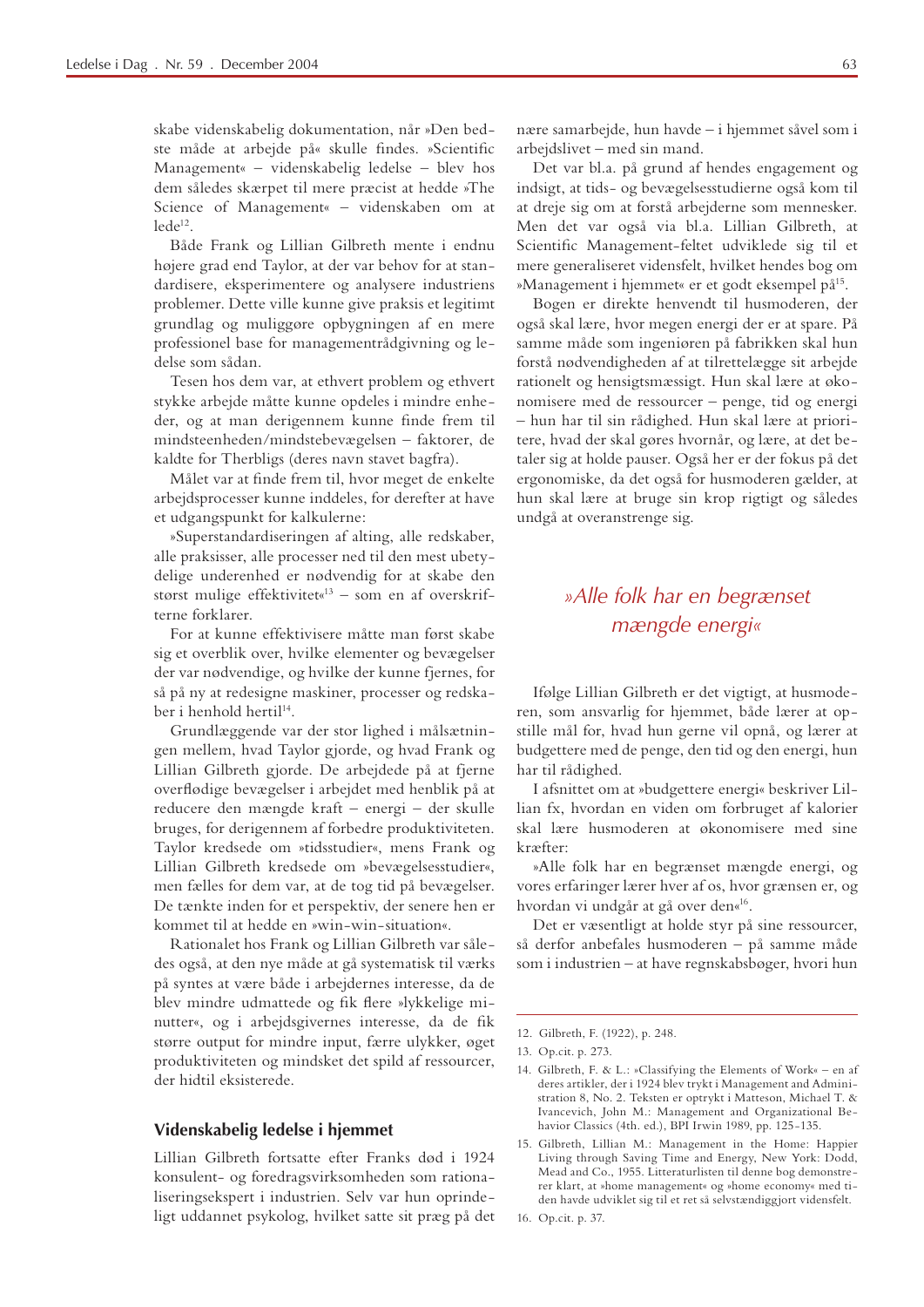skal gøre op, hvilke »udgifter« der er nødvendige, og hvilke der kan variere.

Endvidere skal hun estimere, hvor megen tid hun forventer at bruge på uforudsigelige hændelser, da dette giver overblik og gør det lettere at prioritere tiden. Første skridt er at observere og notere, hvor lang tid man bruger på de enkelte gøremål. Dernæst skal man analysere, hvordan man kan gøre det enklere, for endeligt at tilrettelægge arbejdet efter nye mønstre. Måske skal man ændre på arbejdsstillinger, når man gør rent, eller måske skal man ændre på arbejdsforholdene i køkkenet, men »Principperne for bevægelsesøkonomi«<sup>17</sup> er de samme.

Naturligvis tager det tid at finde frem til, hvor der er ny energi at hente. Men omvendt giver det siden hen også mere tid og flere kræfter i kraft af de forbedrede forhold og undgåelsen af spildte ressourcer. Kort sagt, så kan indsatsen betale sig.

Det kan her være væsentligt at nævne, at det rationale, der fremstilles, kan genfindes i måden, det moderne køkken er indrettet på. I modsætning til de gammeldags indretninger er der tænkt på, hvordan »husmoderen« anvender mindst mulig energi, og at hun arbejder i den rette højde. Dette afspejler sig bl.a. i bordets højde og skabenes placering tæt ved hinanden, så alt er let at nå uden for mange skridt<sup>18</sup>.

#### Det psykiske energiforbrug

Lillian Gilbreth kommer i bogen om »Management i hjemmet« ind på, hvorfor der burde ydes ekstra interesse i arbejdernes psykiske energiforbrug:

»Selvfølgelig er lykke det bedste, der findes til at stimulere energi. Man ved, hvor meget man kan gøre, når man er interesseret i arbejdet, eller når man gør det for nogen, man elsker, eller når belønningen er noget, man meget gerne vil have, eller når arbejdsomstændighederne er behagelige. Alle ved, hvor meget en veltilpasset person kan klare, og hvor lidt en ulykkelig, anspændt og vred person kan få gjort. Årsagen er ikke kun, at lykke øger energien, men at vrede og ulykkelighed bruger så meget energi, at en ulykkelig person i virkeligheden kun har en smule af sin energi tilbage til at bruge på jobbet«<sup>19</sup>.

I starten af det 20. århundrede var der et klart fokus på, hvordan det fysiske og fysiologiske energiforbrug kunne have indflydelse på den enkelte arbejders produktivitet. Siden hen, som det her i citatet antydes, kommer det i lige så høj grad til at handle om det psykiske energiforbrug. Dette tema vil også blive behandlet i den tredje og fjerde artikel i serien.

## **Professionalisering af ledelse**

Parallelt med at management som vidensfelt langsomt selvstændiggøres, sker der også en øget professionalisering af ledelsespraktikken. Mary Parker Follett (1868-1933) er blandt de tænkere, der allerede i 1920'erne argumenterede for, at »management« skulle forstås som en profession på lige fod med andre professioner. Selv om det fortsat i dag kan diskuteres, om ledelse kan kaldes en profession, er det relevant at påpege, at ambitionen manifesterer sig med bl.a. Follett<sup>20</sup>.

I artiklen »Ledelse som profession« spørger hun indledningsvist til vidensfeltets grundlag: »I hvilken udstrækning er virksomhedsledelse baseret på et videnskabeligt grundlag?« og »Hvad er det næste, vi må gøre, så virksomhedsledelse bliver mere videnskabeligt?«<sup>21</sup>

»Vi må se bort fra traditioner, fordomme, stereotyper og gætterier og finde det faktuelle grundlag for lederes arbeide«

Hendes egen analyse peger på, at man er nået et stykke vej, men at der er behov for yderligere specialisering. Mange steder var man begyndt at ansætte eksperter som fagligt ansvarlige for de forskellige afdelinger i virksomheden. Den øverste leder var, i takt med denne professionalisering, således begyndt at give stadig flere specifikke opgaver fra sig. Den videnskabelige udfordring blev, ifølge Follett, derfor at definere, hvad det egentlig er, en leder  $\sigma$ or:

»En af de første ting, vi må gøre, for at virksomhedsledelse bliver mere videnskabeligt, er at bruge videnskabelige metoder på de ledelsesproblemer, som har med menneskelige relationer at gøre. Det er nødvendigt at analysere lederes arbejde, på samme måde som arbejdernes arbejde analyseres i Taylors system. Vi må se bort fra traditioner, fordomme, stereotyper og gætterier og finde det faktuelle grundlag for lederes arbejde«<sup>22</sup>.

- 18. If. Kristensen, Jens Erik og Lars-Henrik Schmidt: Lys, luft og renlighed, Modtryk 1986.
- 19. Gilbreth, L. (1955), p. 39.
- 20. Mary Parker Follett er kendt for sit meget brede engagement i forholdene i såvel samfundet som erhvervslivet. Hun udgav selv flere bøger og artikler og turnerede som foredragsholder i hhv. Europa og USA.
- 21. Follett, Mary Parker: »Management as a profession« i Merrild, Harwood F. (ed.): Classics in Management, op.cit. p. 309. Artiklen blev oprindeligt præsenteret som paper ved the Bureau of Personnel Administration, oktober 1925, i New York.
- 22. Op.cit. p. 316.

<sup>17.</sup> Op.cit. p. 101.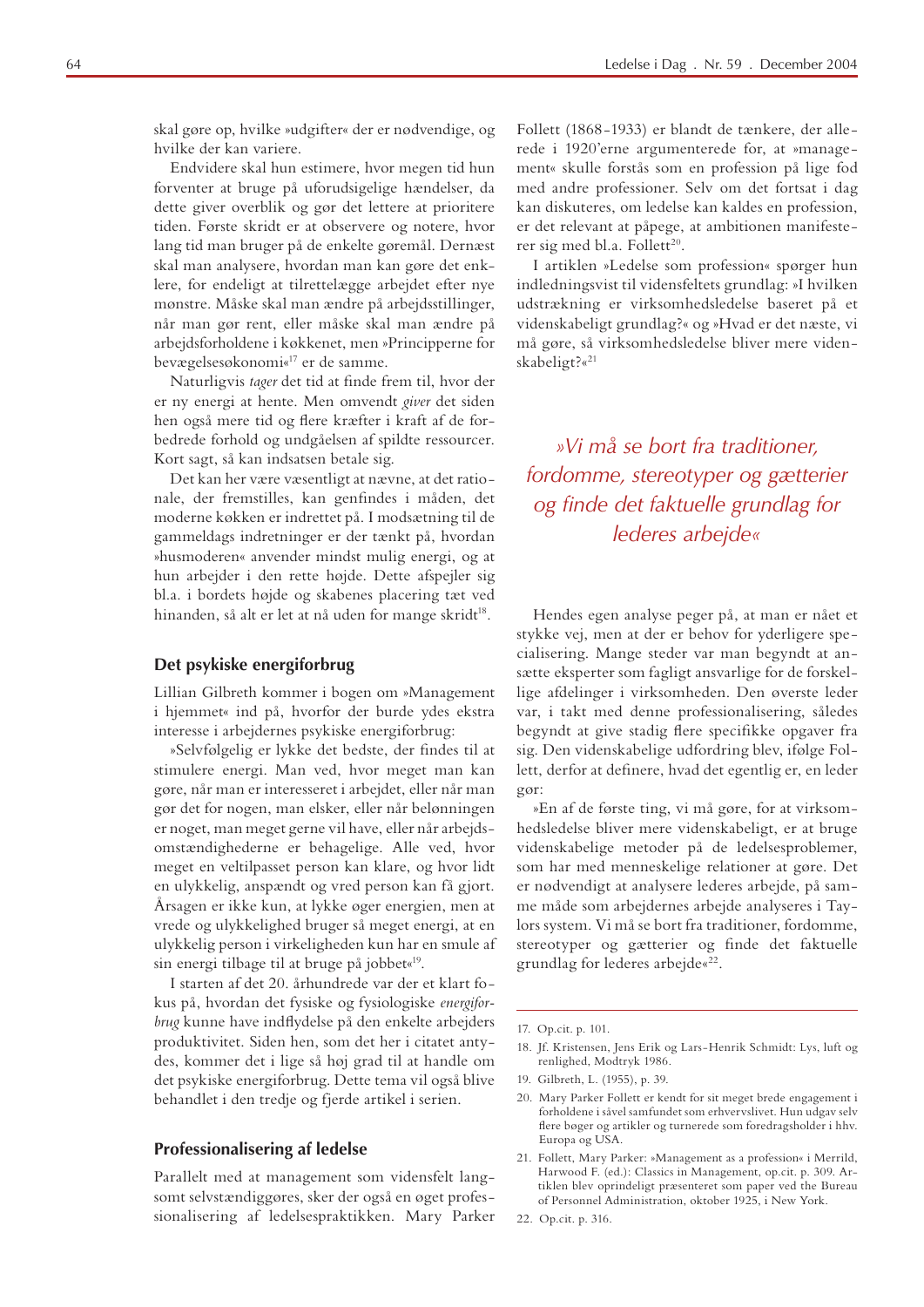Follett arbejdede i forlængelse heraf også på at få etableret forskellige fora for erhvervsledere. Fx mente hun, at tiden var inde til at udgive et tidsskrift og afholde konferencer, så ledere kunne udveksle erfaringer og få adgang til nyeste viden. Målet var at få samlet resultaterne af de mange eksperimenter og undersøgelser, der blev foretaget inden for området<sup>23</sup>.

Parallelt hermed var det en ambition at få standardiseret ledelsesarbejdet og defineret de respektive funktioner, det bestod af. Ledelse kunne da, ifølge Follett, gøres til et spørgsmål om konkrete færdigheder, som kunne erhverves og læres på deciderede lederuddannelser. Hun var godt klar over, at enhver ikke blot kan lære at blive en god leder, men som hun sagde:

»Ikke alle kan blive læger eller arkitekter«<sup>24</sup>.

I forhold til spørgsmålet om, hvordan man afgør, om en leder er en god leder, var Follett meget kritisk over for sin samtid. Allerede tidligt i det 20. århundrede fandtes der test til at undersøge lederpotentiale, men de fleste af dem testede fejlagtigt på

# »Målet for Follett var også at få såvel ledere som arbejdere til at forstå, at de er i samme håd«

lederens personlighed. Man undersøgte, om han havde et tilpas aggressivt temperament, hvilket ifølge Follett var en stor misforståelse. En leder skulle ikke bare kunne udstede ordrer og koste omkring med sine underordnede, men derimod skabe harmoni og orden:

»Prøven på en god arbejdsformand er ikke, hvor god han er til at give folk ordrer, men hvor få ordrer det er nødvendigt for ham at give som følge af medarbejdernes oplæring og organiseringen af deres arbeide«<sup>25</sup>.

Målet for Follett var også at få såvel ledere som arbejdere til at forstå, at de er i samme båd. Begge parter vil få langt mere ud af at arbejde sammen, og samarbejdet vil fungere langt bedre, hvis de aktivt forstår at underordne sig den samme (videnskabelige) autoritet:

»Både ledere og medarbejdere er underlagt de samme krav. I stedet for en passiv underdanighed opnår man en aktiv og villet lydighed«<sup>26</sup>.

Lederens opgave er netop her at få sine underordnede til at forstå rationalet og ikke kun udstede ordrer, da arbejderne så af sig selv vil handle i henhold dertil.

For Frank og Lillian Gilbreth var der ingen tvivl om, at det i høj grad var psykologien, der skulle bidrage til at udvikle og samtidig selvstændiggøre ledelsesfeltet, men de var i det hele taget åbne for at invitere andre vidensfelter indenfor:

»Ingeniørerne har budt forskere og tænkere fra andre områder velkomne inden for ledelsesområdet ... I stigende grad arbejder ingeniører sammen med fysiologer, psykologer, psykiatere og andre videnskabsfolk inden for det, vi kalder »humanvidenskaberne«, herunder også økonomi og statistik. De inviterer også disse grupper med ind i ledelsen«<sup>27</sup>.

Som vi så det hos Mary Parker Follett, var det væsentligt, at man i stigende grad begyndte at anvende videnskabelige metoder til at kortlægge, hvad ledelsesprofessionen egentlig består af. Lederens job skulle studeres efter samme principper som arbejder $nec$ 

I dag står det klart, at ledelsesfaget består af både de såkaldt bløde og de hårde sider. Både humanvidenskaberne, fx socialpsykologi, antropologi, sociologi, psykologi og til dels filosofi, og vidensfelter som økonomi, statistik og logistik kan siges at udgøre ledelsesfaget.

Derudover består faget også af videns- og praksisfelter, der ikke kan siges at have institutionel selvstændighed, men som ligeledes har rødder i fx humanvidenskaberne: samtaleteknik, konflikthåndtering, kompetenceudvikling, coaching, teambuilding, instruktion/undervisning, møde- og præsentationsteknik, medarbejderudvikling mv.

I takt med at relationen mellem leder og (med)arbejder også er blevet politiseret og gjort til genstand for lovgivning, er dele af juraen endvidere blevet et vidensfelt, ledere skal kunne anvende i praksis.

Som nævnt kan det fortsat diskuteres, om ledelse entydigt kan forstås som en profession i lighed med andre professioner. »Leder« er som bekendt ikke en beskyttet titel, der forudsætter en specifik uddannelse, på samme måde som fx jurist, læge og lærer.

Omvendt kan vi i stigende grad erfare et stærkt øget fokus på lederes efter- og videreuddannelse samt spore en generel interesse for området. Der er

- 26. Op.cit. p. 332.
- 27. Gilbreth, F. (1922), p. 268.

<sup>23.</sup> Op.cit. p. 317.

<sup>24.</sup> Op.cit. p. 311.

<sup>25.</sup> Follett, Mary Parker, forelæsning med titlen »The Essentials of Leadership« afholdt ved Department of Administration, London School of Economics and Political Science, i 1933. Her citeret fra Merrild, Harwood F. (ed.): Classics in Management, p. 325.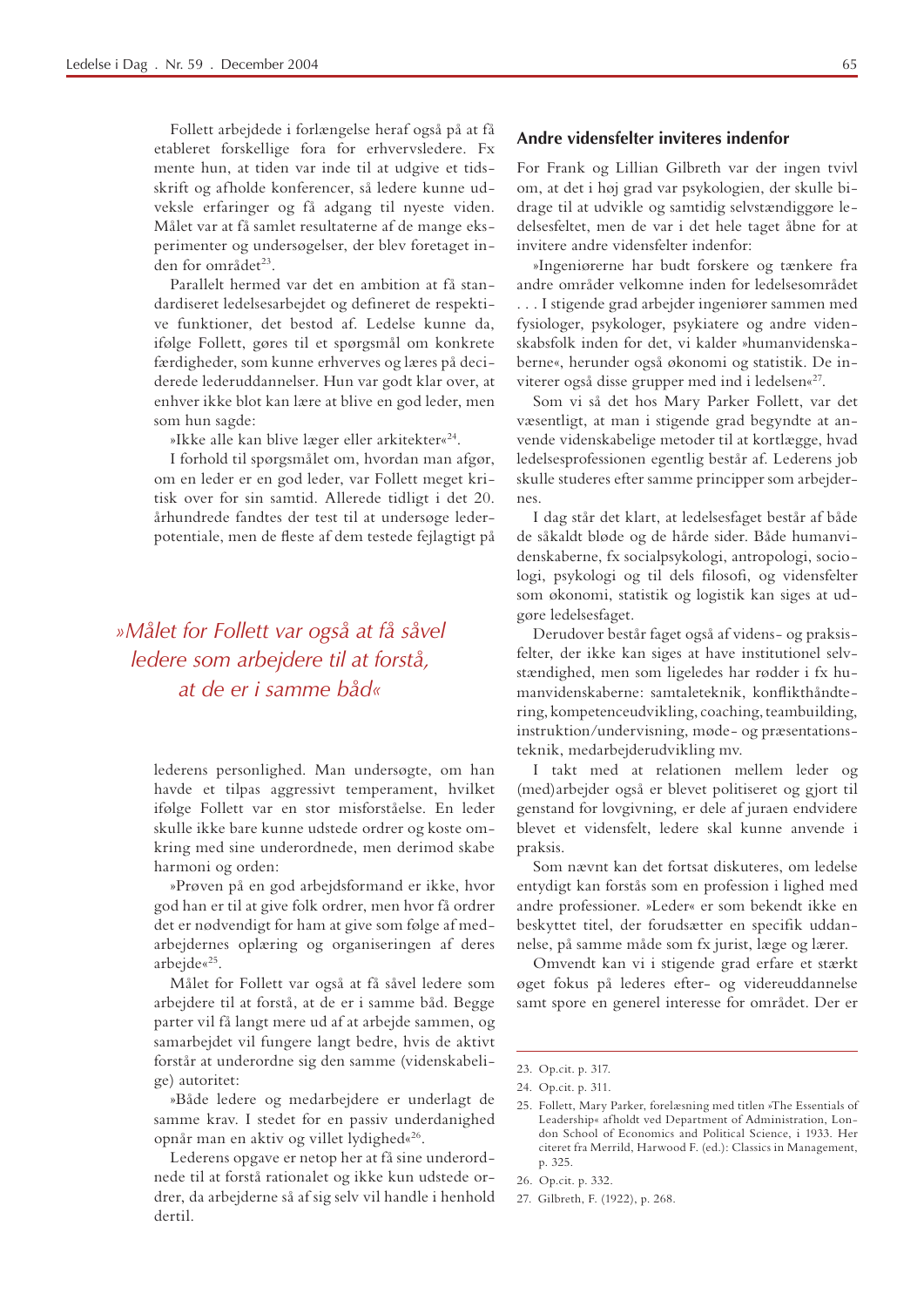# **Blå** bog

Bettina Skårup er ledelses- og udviklingskonsulent hos Ledernes Hovedorganisation, hvor hun arbejder med forretnings- og produktudvikling. Hun har desuden stået for gennemførelsen af større undersøgelser om ledere og ledelse, senest et projekt om lederes læringsmiljøer.



Bettina Skårup er cand.mag. i idéhistorie og humanistisk organisationsanalyse. Hun har tidligere været ansat som forsker ved Institut for Ledelse, Politik og Filosofi, Handelshøjskolen i København, hvor forskningen bag denne artikelserie er gennemført. Endvidere har hun været visiting scholar ved Stanford University og University of Oklahoma og været på forskningsophold ved London School of Economics and Political Science.

*Mail* · *bsk* @lederne dk Tlf · 3283 3426

på mange måder sket en professionalisering af ledelsespraktikken op gennem det 20. århundrede. Der skelnes mellem god og dårlig ledelse i henhold til nogle givne normer for, hvordan ledelses *bør* praktiseres, og emnet er i dag mere aktuelt end nogensinde  $for$ 

Denne artikel har forsøgt at demonstrere, hvordan de fire principper lanceret i første artikel i stigende grad er kommet til at gennemsyre den måde, ledelse tænkes og praktiseres på.

Målet hos hhv. Frank og Lillian Gilbreth og Mary Parker Follett var fortsat at undgå eller minimere spild og skabe adgang til de endnu ikke udnyttede ressourcer i organisationen. Ligeledes søgte de at undgå friktion i produktionsprocessen. Og det handlede for dem fortsat om at økonomisere med de menneskelige ressourcer.

Det interessante er, at disse fire principper fortsætter med at gøre sig gældende op gennem det 20. århundrede. De kan i dag spores i mange af vor egen tids ledelsespraksis og er indlejret i mangt et moderne managementkoncept.  $\mathbf{E}$ 

*<u>Oversættelse: Terkel Skårup (translation @skarup.dk)</u>* 

#### **Litteratur**

#### **Originaltekster:**

Gilbreth, Frank B.: »Science in Management for the One Best Way to do Work«. Dette paper blev oprindeligt præsenteret på IIIème Conference Internationale de Psychotechnique Appliqué à l'Orientation Professionelle, Milan, Italy, October 2-4, 1922, i Merrild, Harwood F. (ed.): Classics in *Management*, N.Y 1960.

Gilbreth Jf., Frank and Carey, Ernestine Gilbreth: Cheaper by the Dozen, Thomas Y. Crowell Company, New York  $1949$ ,  $21st$  printing.

Gilbreth, Lillian M.: Management in the Home: Happier Living *through Saving Time and Energy*, New York: Dodd, Mead and Co., 1955.

Matteson, Michael T. & Ivancevich, John M.: Management and Organizational Behavior Classics (4th. ed.), BPI Irwin 1989.

Merrild, Harwood F. (ed.): Classics in Management, The American Management Association, New York 1960.

Follett, Mary Parker: »Management as a profession« in Merrild, Harwood F. (ed.): Classics in Management. Oprindeligt præsenteret som paper ved the Bureau of Personnel Administration, oktober 1925, i New York.

Follett, Mary Parker, forelæsning med titlen »The Essentials of Leadership« afholdt ved Department of Administration, London School of Economics and Political Science, i 1933. Her citeret fra Merrild, Harwood F. (ed.): Classics in Man-*AGEMENT*

Price, Brian C.: One best way: Frank and Lillian Gilbreth's tranformation of scientific management, 1885-1940, Purdue University, 1987.

#### Oversigtsværker:

Guillén, Mauro F.: Models of Management - Work, Authority, *And Organization in a Comparative Perspective*, The University of Chicago Press, Chicago 1994.

*Ling, C.C.: The Management of Personnel Relations - History* and Origins, Illinois 1965.

Waring, Stephen: Taylorism Transformed - Scientific Manage*ment, Theory since 1945, The University of North Carolina* Press 1991.

Wren, Daniel: The Evolution of Management Thought, 4. udg., New York 1994

#### Links:

http://gilbrethnetwork.tripod.com/front.html - The Gilbreth Network. Meget omfattende website om Frank og Lillian Gilbreth inkl. en lang række links.

http://www.onepine.info/pfollett.htm - kort om Mary Parker Follett.

http://www.infed.org/thinkers/et-foll.htm - om Mary Parker Follett inkl. artikel, litteraturhenvisninger og links. http://www.follettfoundation.org/

#### **Næste artikel**

I næste artikel bevæger vi os ind på, hvordan ingeniørkunsten er blevet transformeret fra Scientific Management til det, man kunne kalde for social ingeniørkunst (»social engineering«). Ikke mindst i forlængelse af vidensfeltets åbenhed over for andre videnskaber skabes der mulighed for, at især humanvidenskaberne kan få indflydelse på, hvordan medarbejderes mulige handlerum kan struktureres af lederen. Ledelse kommer således også til at handle om at kunne organisere.

En af de markante figurer i 1950'erne var McGregor, der fortsat i dag er kendt for sin X- og Y-teori. Som vi skal se nærmere på, var han også blandt dem, der for alvor fik sat fokus på temaer som motivation og engagement. Han ønskede bl.a. at få fat i det engagement, som arbejderne demonstrerede i deres fritid.